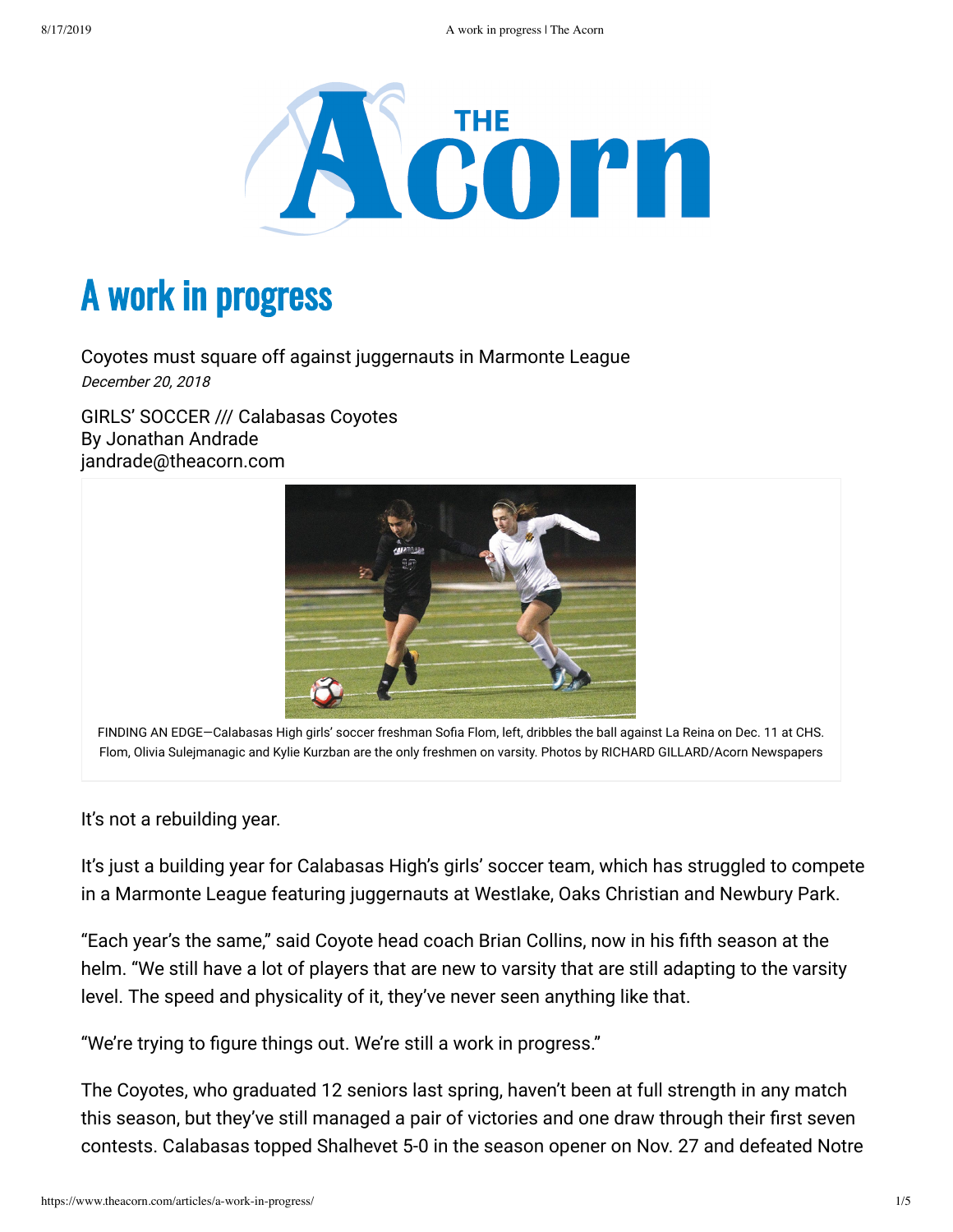Dame Academy 2-0 on Dec. 6. The Pack battled neighbor Viewpoint to a 1-1 stalemate on Nov. 29.



confidence," said Sydney Zeto, a junior defender. "We have a strong team. We just need more confidence."

Sophia Hetrick, McKayla Figueroa and Allison Flame are senior captains.

Hetrick starts at midfield. Figueroa, who has yet to suit up for a game due to an ankle injury, plays defense. Flame, a fourthyear varsity player, is a standout on the pitch and in the classroom. The senior forward maintains a 4.2 GPA. She's president of the Never Again So Cal Club and she's the student school board representative for the Las Virgenes Unified School District.

Dylan Parker, a junior midfielder, entered the week with two goals and two assists.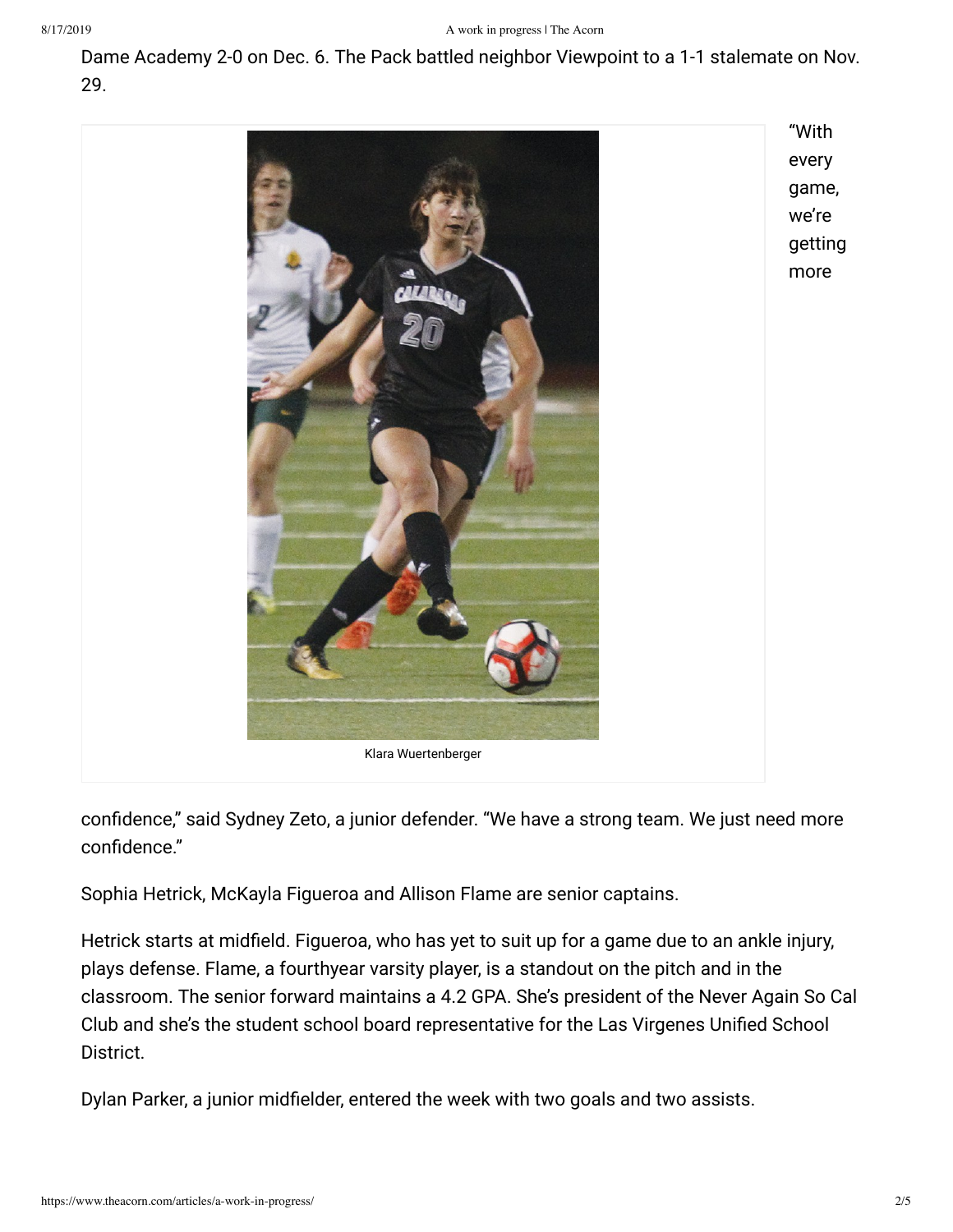"She's been our greatest threat so far this year," the coach said of Parker. "She's been playing multiple positions. She never comes off the field."

Ella Nissimov and Samantha Yobs, both juniors, are starting defenders. Yobs has notched two goals this winter.

Brynn Bomberg, a third-year varsity junior, and Rachel Franklin, a junior in her first varsity season, compete for time at goalkeeper.

Calabasas received a boost when German foreign exchange student Klara Wuertenberger, a junior midfielder, arrived to the U.S. four months ago.

A Berlin native, Wuertenberger said "representing your high school and your community" is her favorite part of playing here.

Wuertenberger, who has played eight years of club soccer, said her high school in Germany doesn't have its own team.

"I'm really happy to be here and be a part of the team," she said.

Coyote underclassmen bolster the lineup.

Ellie Walters, a sophomore with two goals, and Olivia Sulejmanagic, a freshman who scored her first goal of the season in the season opener, bolster the attack at forward.

Shay Cohen and Alex Gomez, both sophomores, roam the midfield.

Natalie Chow and Emma Glasser, both sophomores, patrol the back line as starting defenders.

Parker, a 3.6 GPA student, pushes her younger teammates to play with effort and pride.

"We're here for a reason," Parker said. "We come out here and spend hours practicing. We have morning practices every Thursday morning on late days when we could be sleeping in. If you're going to come out and put that much effort in, I think you should relay that into your game so we can get further as a team."

Calabasas took a step in the right direction in a 4-1 loss in the rain against Oak Park on Dec. 17. After falling behind three goals in a sluggish first half, Collins challenged his players with a fiery halftime speech. The Coyotes responded with an energetic second half.

The Coyotes want to maintain the positive energy entering tonight's showdown against Louisville, which is only one and a half miles away, at 6 p.m. at home.

"We're always going to push ourselves," Zeto said. "We're always going to try."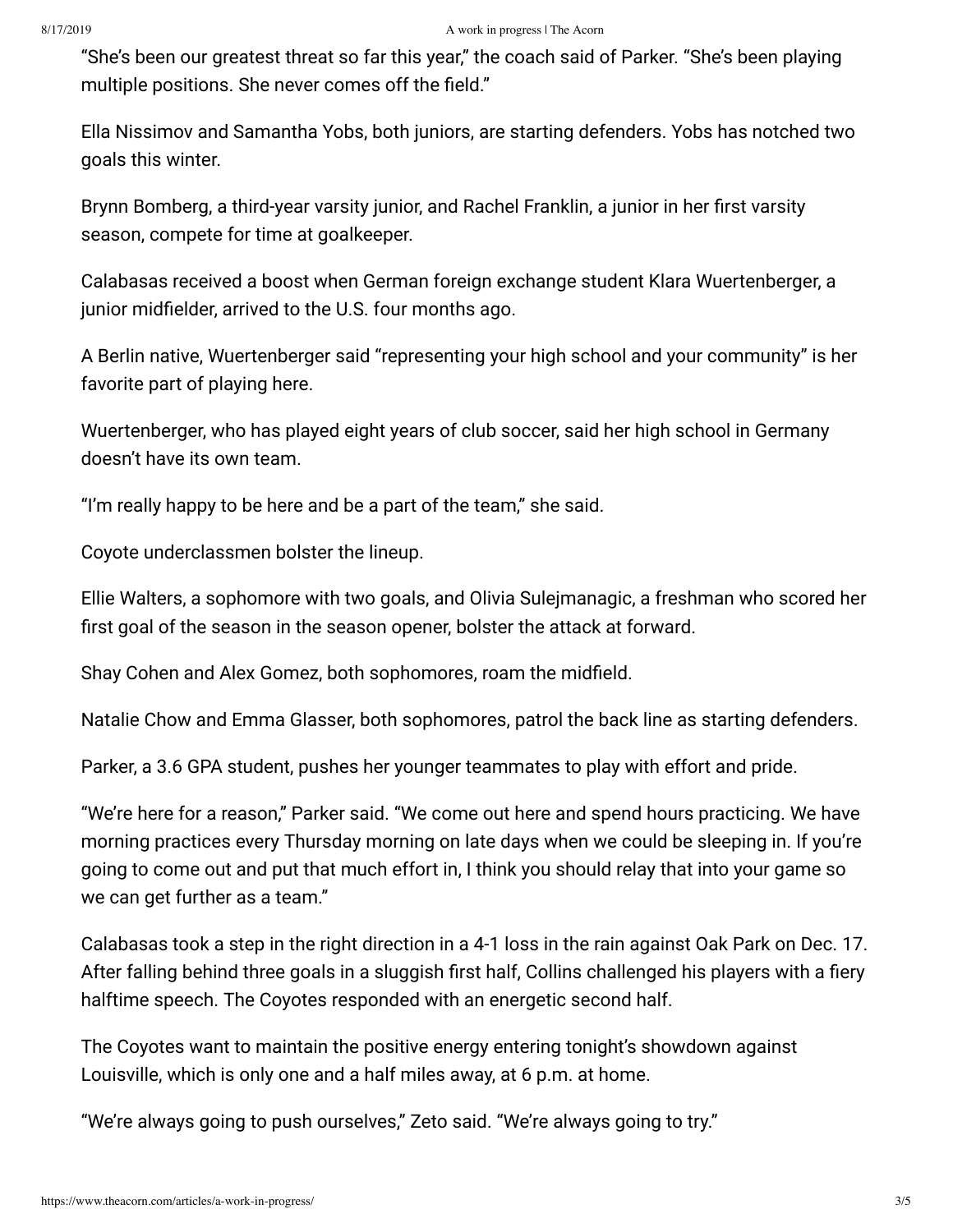Flame said she wants to finish the season strong and leave a lasting legacy at Calabasas before going off to study public policy at one of the 17 colleges she applied to this year.

"We can change the culture of this program," Flame said. "I really think this group of girls has the potential to do it. If we have the right mentality, we can win games and show all the schools we're a good team."

## In a nutshell

## Head coach

• Brian Collins (fifth season)

#### Senior captains

- Sophia Hetrick, MF/D
- McKayla Figueroa, D
- Allison Flame, F

#### Players to watch

- Dylan Parker, junior
- Ella Nissimov, junior
- Klara Wuertenberger, junior
- Sydney Zeto, junior
- Ellie Walters, soph.
- Olivia Sulejmanagic, fresh.
- Shay Cohen, soph.
- Alex Gomez, soph.